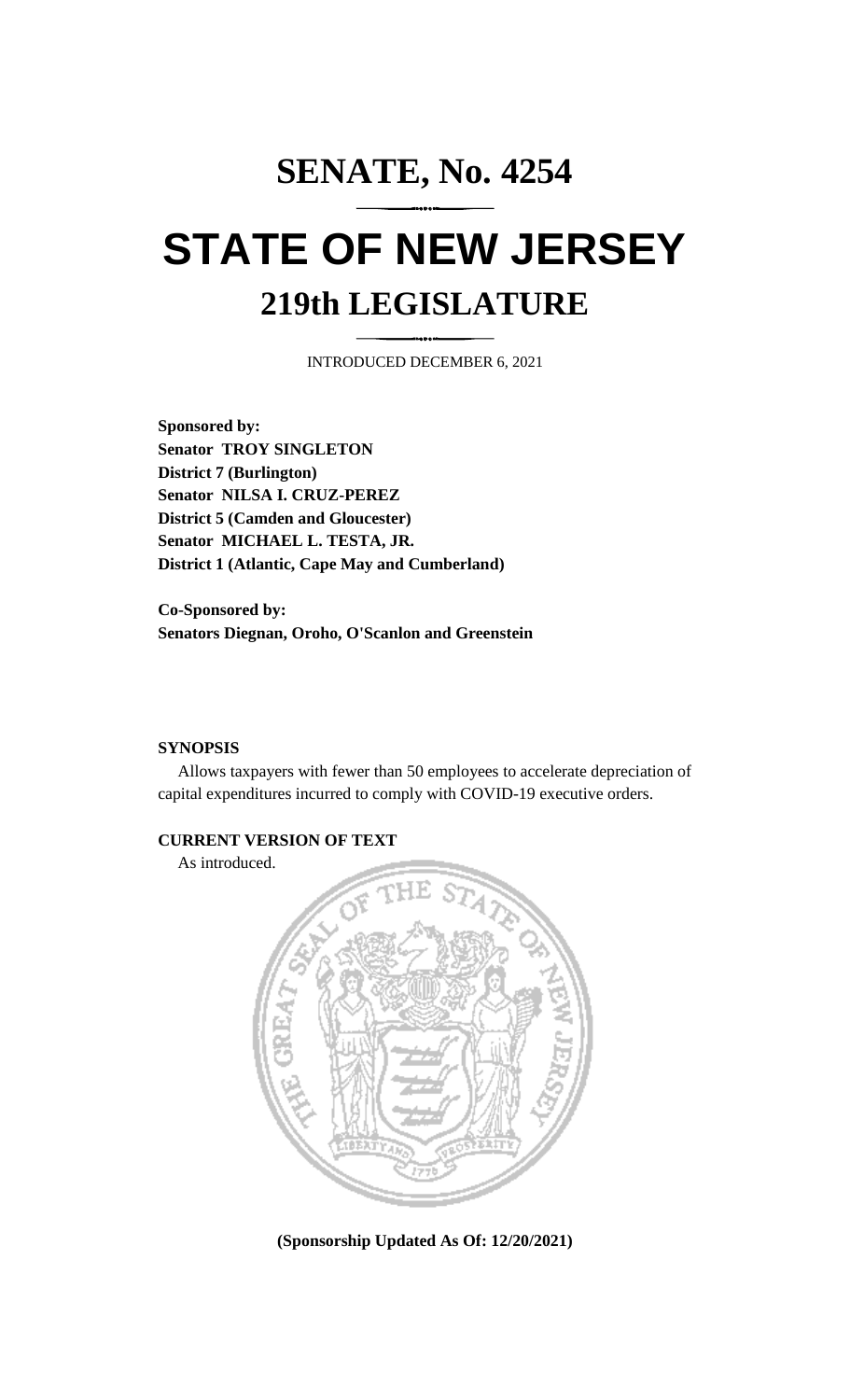**AN ACT** allowing taxpayers to accelerate depreciation of certain expenditures under corporation business and gross income taxes. **BE IT ENACTED** *by the Senate and General Assembly of the State of New Jersey:* 1. Notwithstanding paragraph (12) of subsection (k) of section 4 of P.L.1945, c.162 (C.54:10A-4), a taxpayer with fewer than 50 employees shall be allowed the additional depreciation allowance of subsection (k) of section 168 of the federal Internal Revenue Code of 1986 (26 U.S.C. s.168) for up to \$150,000 of eligible property expenditures. As used in this section, "eligible property expenditures" means capital expenditures incurred by the taxpayer to comply with the health and safety requirements imposed under the executive orders issued by the Governor in response to the COVID-19 pandemic. The director of the Division of Taxation in the Department of the Treasury shall prescribe the rules and regulations necessary to carry out the provisions of this section. 2. Notwithstanding section 26 of P.L.2004, c.65 (C.54A:5-1.2), a taxpayer with fewer than 50 employees shall be allowed the additional depreciation allowance of subsection (k) of section 168 of the federal Internal Revenue Code of 1986 (26 U.S.C. s.168) for up to \$150,000 of eligible property expenditures, provided that, section 26 of P.L.2004, c.65 (C.54A:5-1.2) prohibited such additional depreciation allowance. As used in this section, "eligible property expenditures" means capital expenditures incurred by the taxpayer to comply with the health and safety requirements imposed under the executive orders issued by the Governor in response to the COVID-19 pandemic. The director of the Division of Taxation in the Department of the Treasury shall prescribe the rules and regulations necessary to carry out the provisions of this section. 3. This act shall take effect immediately. STATEMENT This bill allows taxpayers who have no more than 50 employees to use a bonus depreciation allowance of up to \$150,000 for capital expenditures incurred to comply with the health and safety requirements of the Governor's executive orders regarding the COVID-19 pandemic. Bonus depreciation allows a business to immediately deduct a large percentage of the purchase price of certain property. New Jersey decoupled from the federal rules regarding bonus